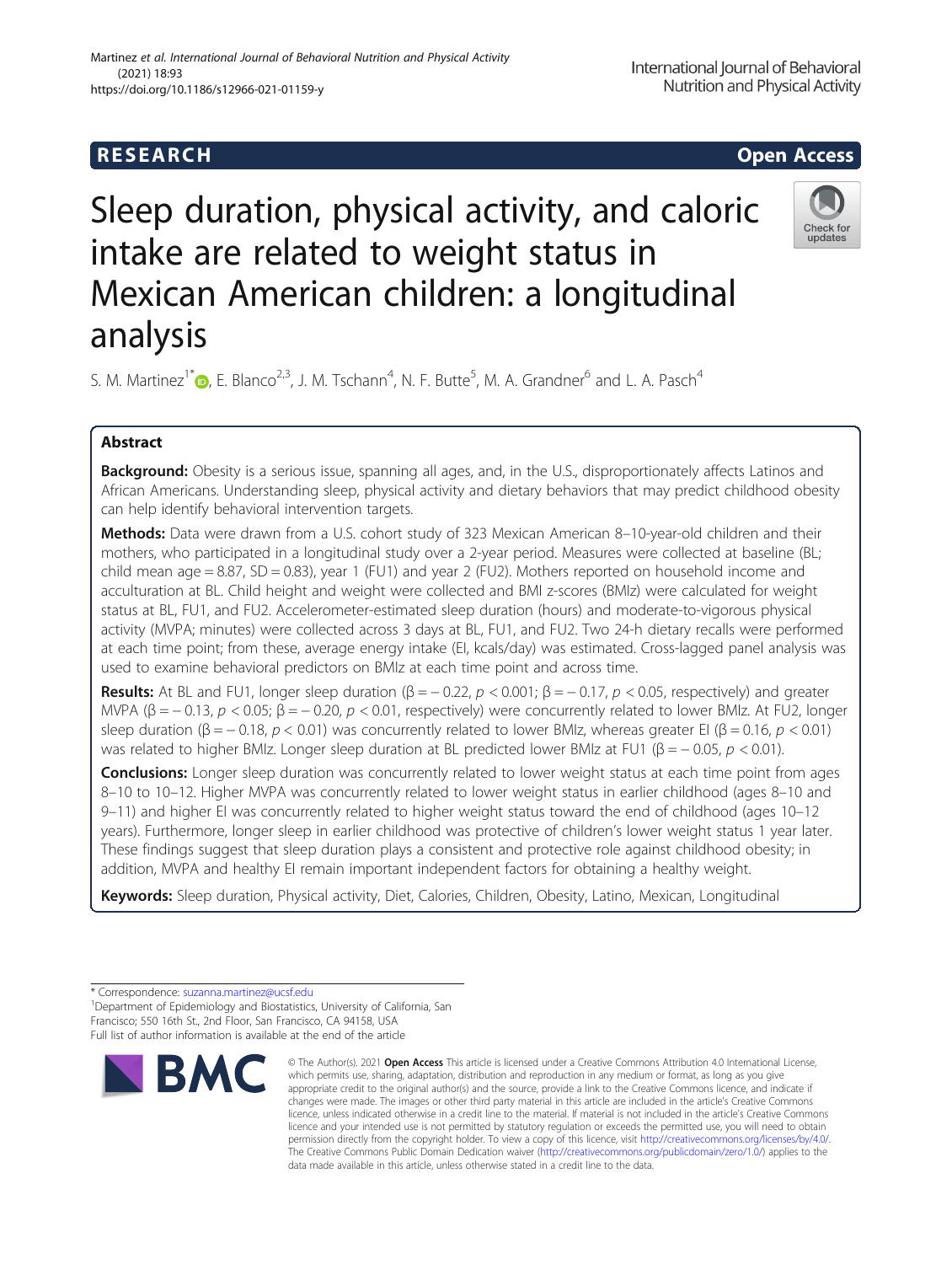# Introduction

Obesity remains a U.S. public health issue and continues to span all ages, disproportionately affecting Latinos and African Americans in the United States (U.S.). Currently, 25% of U.S. Latino children are obese compared with 14% of white children [[1\]](#page-8-0). This is concerning given that obesity is nearly irreversible by age 10, and likely contributes to metabolic syndrome risk during adolescence and chronic diseases during adulthood [\[2](#page-8-0)–[6](#page-8-0)]. Understanding the relationships of diet, sleep and physical activity with children's weight status is necessary to identify behavioral intervention targets.

Diet and physical activity (PA) are well established behavioral predictors of weight status among children. Studies examining the effect of diet and physical activity have found that when children eat better and/or are more active, they are less likely to be overweight or obese [[7](#page-8-0)–[10](#page-8-0)].

Within the past decade, sleep has been shown to be another behavioral predictor of weight status in children. Studies show that children who sleep the recommended amount for their age group are likely to have lower adiposity compared to children who sleep less than the recommended amount  $[11-13]$  $[11-13]$  $[11-13]$  $[11-13]$  $[11-13]$ . Fatima and colleagues conducted a systematic review of 22 studies examining the longitudinal relationships between sleep and overweight/obesity in children and adolescents [[13\]](#page-8-0). Of these, 11 studies were included in a meta-analysis, all of which used reported sleep duration, and 7 of which used measured BMI data, with follow-up periods ranging from 1 to 5 years [[14](#page-9-0)–[24](#page-9-0)]. Findings showed that youth with shorter sleep duration had approximately twice the odds of being overweight or obese compared with youth who had longer sleep duration. In a more recent longitudinal study of children (ages 6–10 years) from New Zealand, sleep duration was examined both cross-sectionally and longitudinally with weight status [\[25\]](#page-9-0). In this study, children who slept longer had a lower weight status (cross-sectionally), and longer sleep at baseline was protective of weight status at 2-year follow-up.

Several investigators have also started to experiment with sleep duration to understand whether increasing the amount of sleep a child gets at night is protective against becoming overweight or obese over the long term. Beebe et al. found that when manipulating sleep among adolescents, consumption of high glycemic index foods and caloric intake were lower following a healthy sleep condition  $({\sim} 9h)$  compared to dietary intake following a sleep restriction condition  $(< 6.5 h)$  [\[26\]](#page-9-0). Hart et al. also found that when children (ages 8–11) were in an increased sleep condition, they consumed 134 fewer calories per day than when they were in a decreased sleep condition [[27\]](#page-9-0). We have also examined the longitudinal role of sleep in children's weight status and found that shorter sleep duration predicted an increase in central adiposity, over a two-year period. Although the biological mechanisms by which sleep impacts weight status are unclear, research suggests a connection between insufficient sleep and increased hunger through dysregulated hormonal mechanisms that involve decreased leptin and increased ghrelin levels [\[28](#page-9-0), [29](#page-9-0)]. Clinical studies among adults in controlled environments suggests that sleep disruption increases a homeostatic drive to eat, and that sleep restriction results in subsequent increased caloric intake from energy-dense foods and larger portion sizes  $[30-33]$  $[30-33]$  $[30-33]$  $[30-33]$ . These findings suggest that insufficient sleep may increase cravings for foods that are high in carbohydrate content, contributing to higher caloric intake, resulting in energy imbalance, and leading to increased weight status.

Few studies have simultaneously examined diet, sleep, and PA among children, especially Latino children. This is because research has typically focused on the bivariate relationships between obesity and diet, PA or sleep [\[34](#page-9-0)]. A few school-based cross-sectional studies have examined all three factors in relation to child weight status. For example, in a study of Chinese children  $(n = 13,001)$ , Zhang and colleagues, using self-reported data, found that children who obtained less than 10 h of sleep on weekends, ate more vegetables (mainly fried), and drank more than one sugar-sweetened beverage per day had a higher risk for obesity, compared with children who slept more than 10 h, ate fewer (fried) vegetables, and drank less than one sugar-sweetened beverage per month [\[35\]](#page-9-0). In addition, children who had at least 2 h of outdoor play (on weekends) were at lower risk of being overweight or obese compared with children who had two or fewer hours of outdoor play. Another study by Labree and colleagues, conducted in a diverse child population in the Netherlands ( $n = 1943$ ) and also using self-reports, found that children with shorter sleep, low fruit intake and high energy-dense snack intake were more likely to have a higher weight status [\[36](#page-9-0)]. While these studies provide insight into the relationships of diet and sleep with weight status, or PA with weight status, they do not account for the simultaneous relationships of diet, sleep and PA with weight status. Furthermore, these were cross-sectional studies, whereas longitudinal studies have the potential to shed light on how earlier behaviors may influence future outcomes. Finally, these studies relied on self-reported assessments of sleep, diet and PA, which are not as reliable or valid as objective assessment or gold standard measures.

Using gold standard dietary assessment (i.e., Nutrition Data Software for Research for 24-h dietary recalls) we have previously examined the cross-sectional connection between sleep and diet, and sleep and PA, while controlling for weight status. We found that children who slept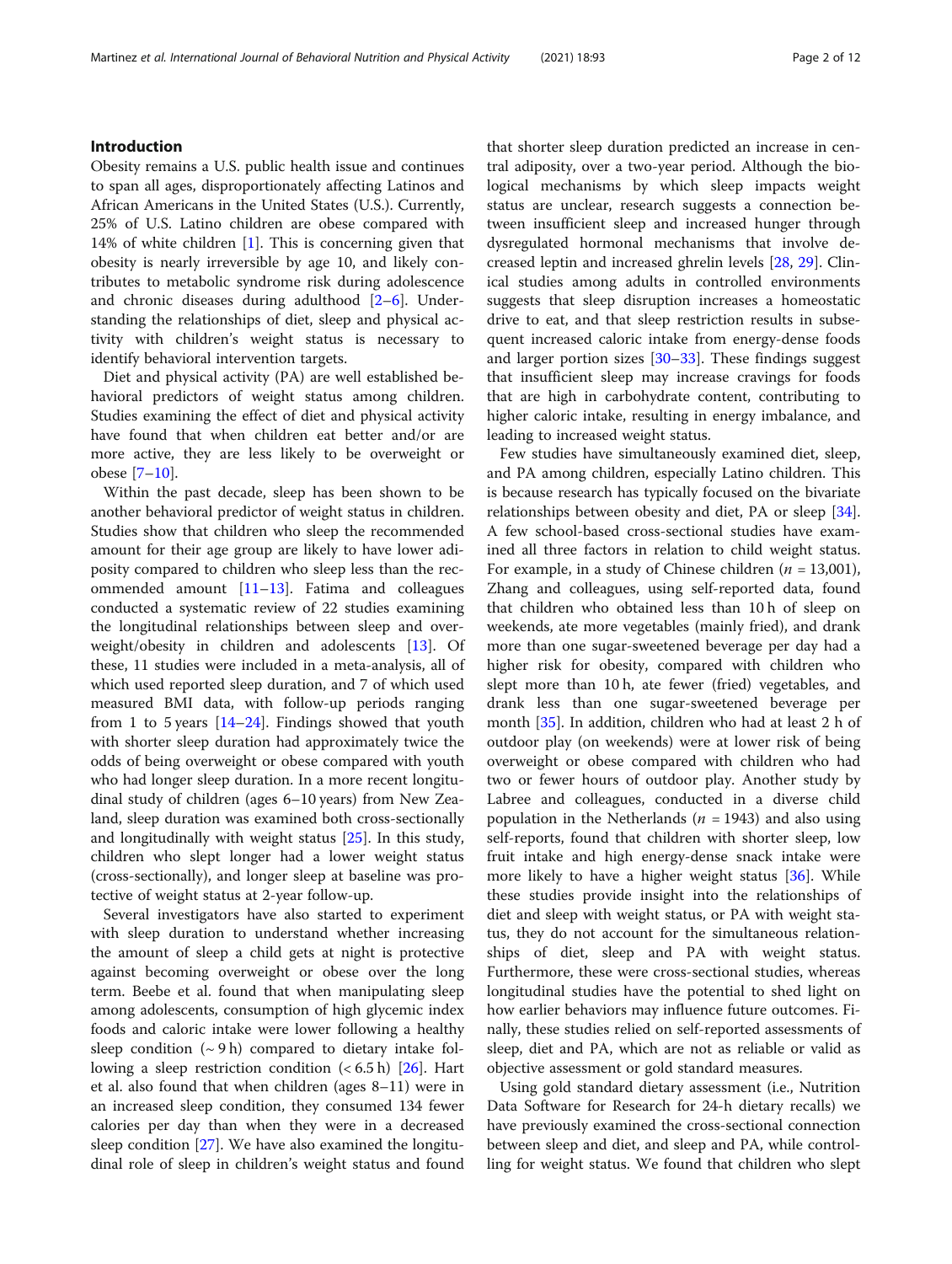longer consumed diets with a lower percentage of calories from carbohydrates and a higher percentage from fat, specifically polyunsaturated fatty acids [\[37\]](#page-9-0). We also examined the day-to-day reciprocal connection between sleep and PA, using short-term longitudinal weekday and weekend data and found that an additional hour of sleep the night before corresponded to an hour decrease in combined sedentary time and light-intensity PA the next day. Moreover, every additional hour of lightintensity PA was associated with a 15-min decrease in sleep [[38\]](#page-9-0). Until now, we had not examined the combined influences of diet, sleep, and PA in connection with weight status, using data from all three time points (baseline, 1-year follow-up, and 2-year follow-up). Understanding the simultaneous roles that diet, sleep and PA play in weight status is needed, as these behavioral factors do not occur in isolation. One novel method to assess the combined effects of several predictors over time is cross-lagged autoregressive modeling, which accounts for time-lagged effects. This method can elucidate how one behavior can influence a health outcome across time, while accounting for the influence of past behavior on future behavior, as well as cross-sectional relationships. Such information could help to determine whether one behavior contributes more to weight status or if all three equally contribute to weight status. This approach could provide valuable insights regarding where to focus intervention efforts on diet, sleep and/or PA. Furthermore, such information is particularly needed for U.S. Latino children, who are at high risk for obesity [\[6](#page-8-0), [39](#page-9-0)–[42\]](#page-9-0).

Accordingly, the current study builds on our earlier findings by simultaneously examining the cross-sectional and longitudinal relationships of diet, sleep, and PA with weight status in a cohort of 8–10-year-old Mexican American children at three time points, 1 year apart, over a two-year period. We hypothesized that longer sleep duration, greater PA and lower energy intake would be related to lower weight status, both crosssectionally and over time. Moreover, this study used objective measures of sleep and PA and gold standard 24-h dietary recalls. As a result, this study makes a unique contribution to the field. Knowledge gained from this study will allow us to better identify intervention targets for obesity prevention in children and inform future observational research that examines health behaviors to reduce childhood obesity, especially in Latino populations.

# Methods

### Conceptual framework

The current study uses the social ecological model as a conceptual framework to examine the dynamic interplay between sleep, diet and PA in relation to obesity in a 2year cohort study of Mexican American children (illustrated in Fig. 1) [[43](#page-9-0)]. For Mexican American children, there may be additional factors that play a role in preventing or promoting optimal health; therefore, the framework also accounts for parental and socio-cultural factors that may be associated with sleep, diet and PA during childhood, such as maternal education, SES, and Mexican-oriented acculturation (enculturation) [\[44](#page-9-0)–[46](#page-9-0)].

# Study design and procedures

Data were part of an observational longitudinal cohort study of 323 Mexican American mother-child dyads from the San Francisco Bay Area [\[47\]](#page-9-0). The aim of the parent study was to examine parental influences on child obesity in Mexican American children [[47\]](#page-9-0). Eligibility criteria for participation included: a mother of Mexican descent (Mexican or U.S. born), and a child between 8 and 10 years old, who had no major illnesses. Study participants were members of Kaiser Permanente Northern California, an integrated health delivery system, between 2007 and 2009. Data were collected from 323 families at baseline (BL), of which 271 (84%) families were followed up at 1-year follow-up (FU1) and 261 (81%) at 2-year follow-up (FU2). Bilingual interviewers obtained parental informed consent and child assent to participate in the research. Parents and children were interviewed in their homes in the participants' preferred language. The study was approved by the University of California San Francisco and Kaiser Permanente Northern California Research Foundation Institutional Review Boards. Family members were interviewed, and responses to the questionnaires were recorded on laptop computers. Study participants' height and weight were recorded by trained research assistants. Children's sleep duration and PA were monitored using accelerometry. Interviewers assessed children's dietary intake using 24-h dietary recall.

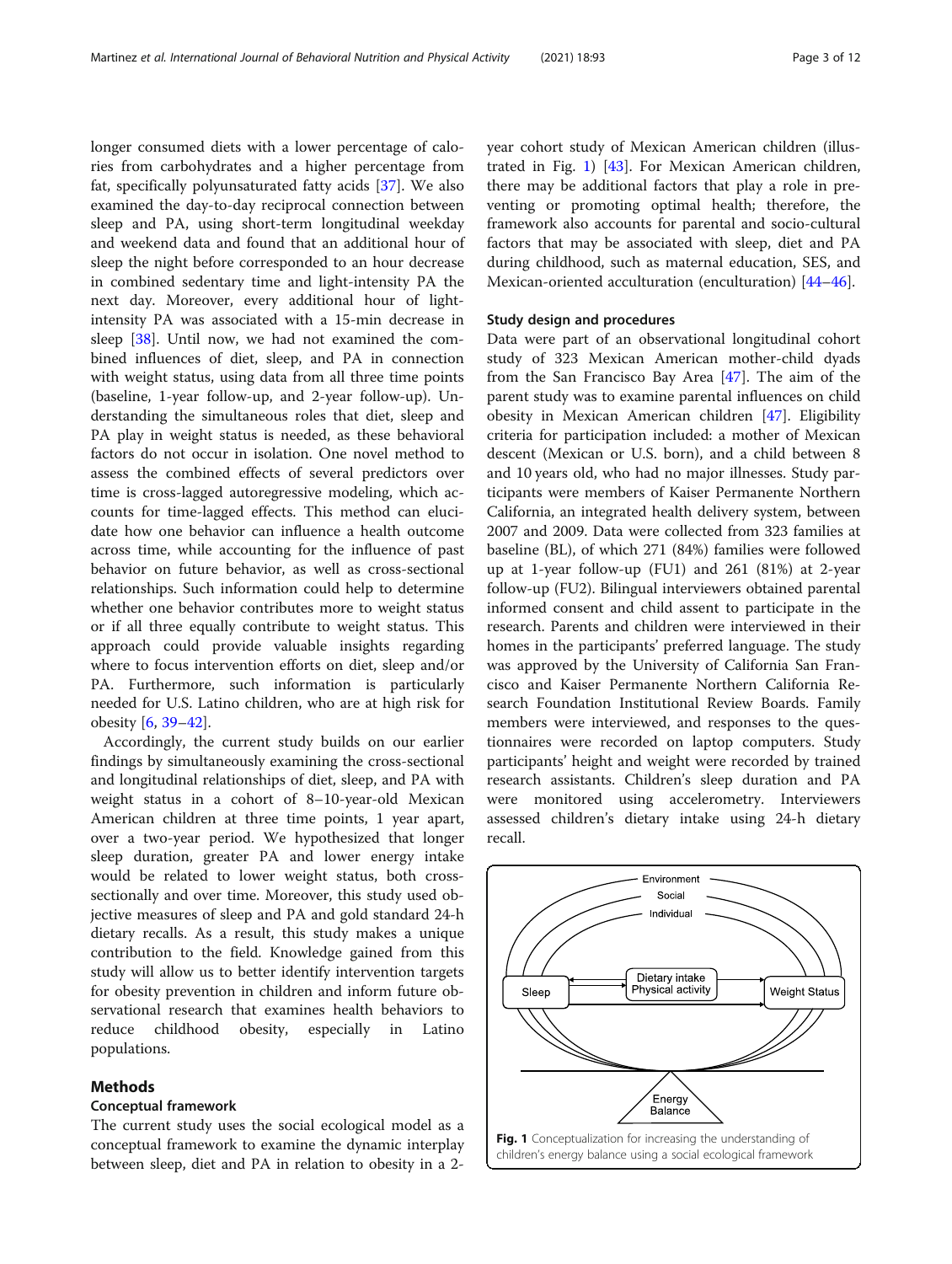# Assessments

### Accelerometry

At BL, FU1, and FU2, accelerometer-estimated sleep duration (minutes) and moderate- to vigorous physical activity (MVPA; minutes) were monitored across three days (Wednesday night to Saturday night), using Actical accelerometers (Philips Respironics, Bend, OR). Accelerometers were worn at the hip – they were attached to an elastic belt and positioned above the iliac crest of the right hip. This location was chosen because this is where the monitor is the most sensitive to vertical movements of the torso and is consistent with prior pediatric studies that have involved hip-based accelerometry using Actical [[48](#page-9-0)–[52](#page-9-0)]. Actical is sensitive to movements in the 0.5–3 Hz range, allowing for detection of sedentary movements and high-energy movements. Actical's frequency range minimizes the effect of undesirable noise impulses [[53,](#page-9-0) [54](#page-10-0)], which tend to skew results. In this study, Actical was also used to estimate objective sleep patterns. Although Actical was originally validated for PA research [[55,](#page-10-0) [56](#page-10-0)], several previous studies have shown that hip-based actigraphy in general [\[57](#page-10-0)–[59](#page-10-0)] and Actical specifically [\[51](#page-9-0), [52,](#page-9-0) [60\]](#page-10-0) can be used to estimate sleep. In general, sleep duration estimated by hip-worn accelerometry highly correlates  $(r = 0.93)$ with sleep duration measured with a wrist-worn accelerometer in children aged 10 to 11 years [\[59](#page-10-0)] and polysomnography in children aged 5 to 8 years [\[61](#page-10-0)]. To reduce participant burden and maximize study participation, three consecutive 24-h periods (two weekdays, one weekend day) were chosen.

Research assistants provided instructions for care and demonstrated how to wear the belt with the attached monitor to mother and child at the time of the home visit, and instructed the child to wear the monitor throughout the 24-h period for the three consecutive days (except during bathing). Accelerometers were collected after the third day. Data were downloaded to a laptop computer and included the time stamp and total accelerometer counts. Accelerometer monitoring has been reported and described in detail in previously published work [[37,](#page-9-0) [60](#page-10-0)]. Data completeness was verified against participant log, and times and reasons for monitor removal were coded in the file. All children met the daily criterion of at least 1000 min of 1440 min total wear time in each 24-h period. Stretches of 20 min of zeroes without being explained as sleep were considered "off" times. Data were collected at 1-min intervals at a specified start date and time [\[62](#page-10-0)]. To minimize interpreter variation, a single qualified technician used set guidelines to score all activity records using counts per minute data for each 24-h period to enhance objectivity and reproducibility.

# Sleep duration

Sleep duration assessment began with Wednesday evening and ended on Saturday evening [[63](#page-10-0)]. The time of sleep onset was identified as the point when the accelerometer counts per minute (cpm) changed to nearly consecutive zeroes lasting about 8–10 h (typical nighttime duration). During this nighttime sleep period, activity counts were usually zero. Occasional activity > 150 cpm that lasted several minutes were indicative of awakening and getting out of bed. Any minutes scored > 150 cpm during the night were considered awake and were removed from the sleep duration variable. A plot of activity counts per minute for each 24-h period was used to identify the time of sleep onset and termination. Sleep termination was clear when activity counts  $> 150$  cpm and did not resume a pattern of zero counts. Sleep periods were cross-checked with the participants' wear log for "off" times. Sleep duration for each night was expressed as the number of minutes from sleep onset to termination, and minutes were converted to hours.

# Moderate- to vigorous-intensity physical activity (MVPA)

PA was assessed beginning on Thursday morning and ending on Saturday evening. Activity counts were summed for each 24-h period and awake time was categorized into sedentary time, and light (100 cpm), moderate and vigorous (1500 cpm) levels of PA according to the following previously established thresholds derived from using room respiration calorimetry [\[56](#page-10-0)]. Moderate PA was set at 0.04 < AEE < 0.10 kcal.kg<sup>-1</sup>.min<sup>-1</sup> or 3.0 < PAR < 6.0 and involved medium exertion in the standing position. Vigorous PA level was set at AEE > 0.10 kcal.kg<sup>−</sup> <sup>1</sup> .min<sup>−</sup> <sup>1</sup> or PAR > 6.0, reflective of activities at a high level of exertion in the standing position. In this analysis moderate-intensity PA and vigorous-intensity PA were combined and expressed as minutes spent in MVPA.

# Energy intake (kcals)

At each data collection timepoint (BL, FU1, and FU2), two 24-h dietary recalls at two separate home visits were performed within one month of accelerometer assessment using the Nutrition Data System for Research (NDSR) [[37\]](#page-9-0). Assessments were conducted on one weekend day and one weekday within the same week by trained interviewers who conducted an individual 24-h dietary recall with the child in his/her preferred language (Spanish/English). The interviewers collected dietary data using laptop computers equipped with NDSR, a dietary analysis program designed for the collection and analyses of 24-h dietary recalls, food records, menus and recipes [[64\]](#page-10-0). Interviewers conducted the dietary recalls according to the prompts offered by the NDSR program [[65\]](#page-10-0). Total energy intake from each 24-h dietary recall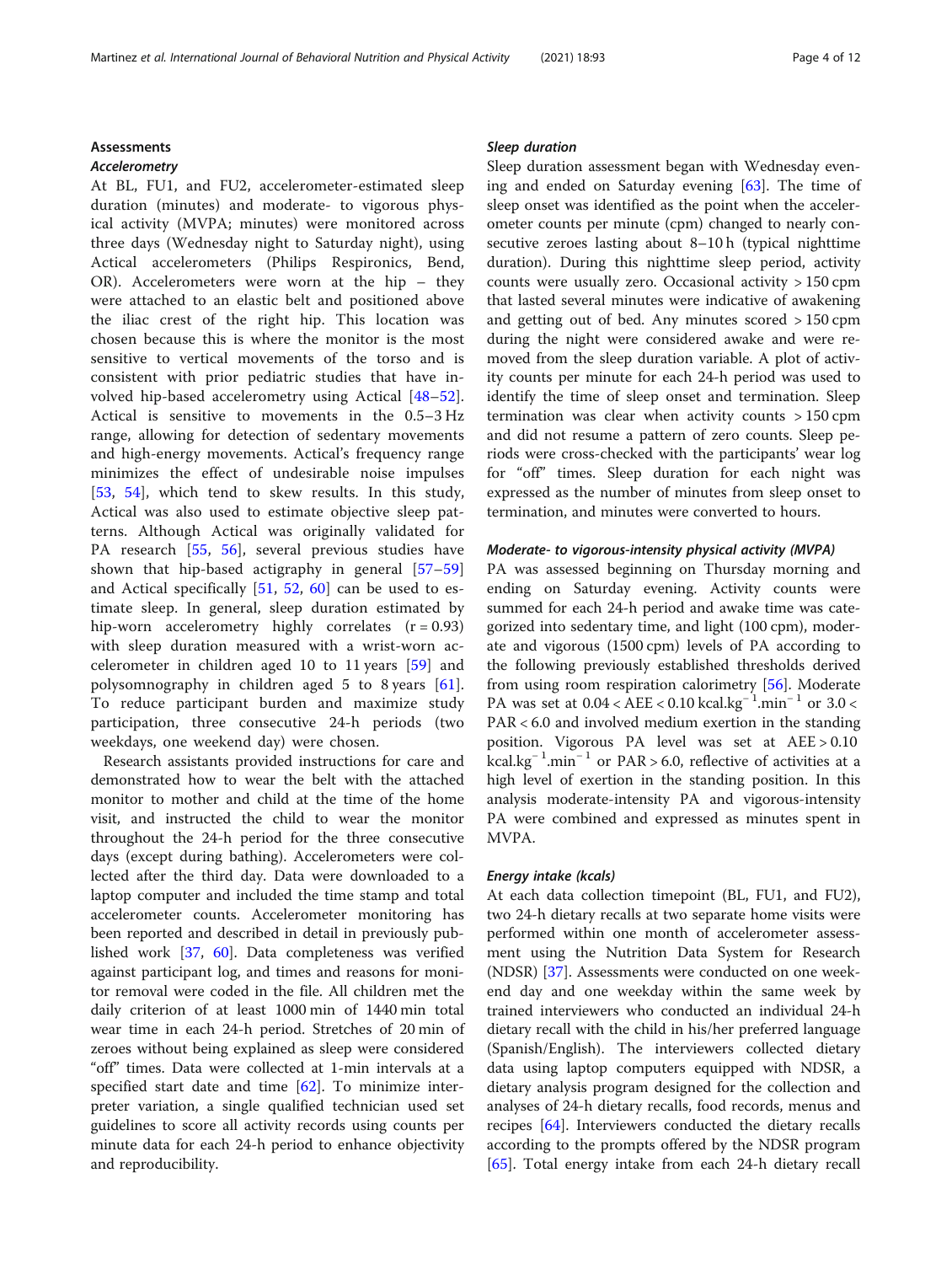(weekend and weekday) was calculated using NDSR. Energy intake was computed as the average total energy intake for the weekend day and weekday.

# BMI z-score (BMIz)

Children's height and weight were measured at all three timepoints using standard procedures in duplicate, while the participants were wearing light indoor clothing and no shoes [[66,](#page-10-0) [67](#page-10-0)]. SECA portable stadiometers and SECA mobile flat digital scales with remote display were used for measuring height and weight. Body mass index was converted to BMIz using National Child Health Statistics growth curves [[68\]](#page-10-0).

# Covariates

At BL, mothers reported on child sex and pubertal status, household income, and acculturation/enculturation. Pubertal status was assessed using the 5-item Pubertal Development Scale [[69\]](#page-10-0). This measure, with versions for boys and girls, asks about physical development on characteristics associated with physical maturation; z-scores for boys and girls were computed. Acculturation (degree to which one adheres to the dominant cultural norms) and enculturation (degree to which one maintains one's own cultural norms) [\[70](#page-10-0)] were assessed using the 6-item English language use and 6-item Spanish language use subscales of the validated Bidimensional Acculturation Scale for Hispanics, respectively [\[71](#page-10-0)]. An example item is "How often do you speak English with your friends?" Items were scored from never  $(=1)$  to always  $(=5)$  and had good reliabilities in this sample ( $\alpha$  = 0.88–0.94).

# Analysis

Descriptive statistics for demographic information, sleep duration, MVPA and energy intake by assessment period were calculated using IBM SPSS 24 Statistics for Windows (Armonk, NY: IBM Corp).

We used MPlus Version 7 (Muthén & Muthén, Los Angeles, CA) to find data patterns of missingness. Five missing data patterns were identified when sleep duration, MVPA, energy intake, and weight status at all three time points were jointly considered. Using SPSS, analyses of variance and chi-squared tests of independence were performed to determine if the missing data patterns were related to any demographic variables. For one of the five missing data patterns, a statistical difference between those with and without complete data was detected for pubertal status  $(-0.05, SD = 0.55; 0.13, SD =$ 0.75;  $p < 0.01$ , respectively).

# Cross-lagged panel model

An a priori model (Fig. [2](#page-5-0)) delineating the concurrent relationships (zero-order correlations) between sleep duration (hours), MVPA, energy intake (kcals), and BMIz, and cross-lagged effect of sleep duration, MVPA, and energy intake at BL and FU1 on BMIz at FU1 and FU2, respectively, was examined using cross-lagged panel modeling. This approach is widely used in analysis of longitudinal data to test longitudinal predictive effects between variables, such as MVPA on BMIz while accounting for auto-regressive effects of past behavior on future respective behavior, such as MVPA at BL on subsequent MVPA at FU1. Potential covariates included child gender and pubertal status, household income and enculturation as covariates of sleep duration, MVPA, energy intake and BMIz. The variable representing the missing data pattern was included as a covariate of pubertal status (β = 0.12,  $p = 0.03$ ) and BMIz at BL (β = 0.16,  $p < 0.001$ ). Covariates were excluded from the full model if their  $p$ -values were > 0.20. First, we fit the model with no constraints. Second, we fit a model with equality constraints, and finally fit a modified constrained model. We used cross-model-goodness-of-fit comparisons to guide selection of the final empirical model. The Satorra-Bentler scaled chi-square test statistic assessed goodness-of-fit of the model ( $p > 0.05$ ), and approximate model fit was examined using the recommendations of Hu and Bentler [[72\]](#page-10-0); i.e., comparative fit index (CFI)  $\geq$  0.95; root mean square error of approximation (RMSEA)  $\leq$  .06, standardized root mean square residual  $(SRMR) \le .08$ . The final model was selected based on the lowest Akaike information criterion (AIC) [[73\]](#page-10-0). Standardized beta-coefficients (β) were examined for significance, magnitude and direction of relationship. Modeling was performed using Mplus, with full information maximum likelihood (FIML) to accommodate missing values. The number of observations in the analysis was 323. The FIML feature incorporates measures that support missing completely at random (MCAR). Mediation was tested using the INDIRECT command within Mplus, which estimates indirect effects with the delta method standard errors.

# Results

Demographic information is provided in Table [1.](#page-5-0) This cohort of Mexican American children had slightly more females than males (53%), and were 8.8 (SD = 0.8), 10.3  $(SD = 0.9)$ , and 11.2  $(SD = 0.9)$  years of age at BL, FU1, and FU2, respectively. Children were from economically diverse families (Table [1](#page-5-0)). At all time points, children were, on average, at the high end of normal BMI z-score  $(range = 0.88 [SD = 1.13] to 0.98 [SD = 1.02]), yet there$ was a significant decrease in BMIz from FU1 to FU2 ( $p = .047$ ). Children slept at the low end of the minimum number of hours recommended (9 to 11 h) for their age, with an energy (caloric) intake of approximately 1700 kcals at all time points. Children met the minimum MVPA recommendation (at least 60 min per day) at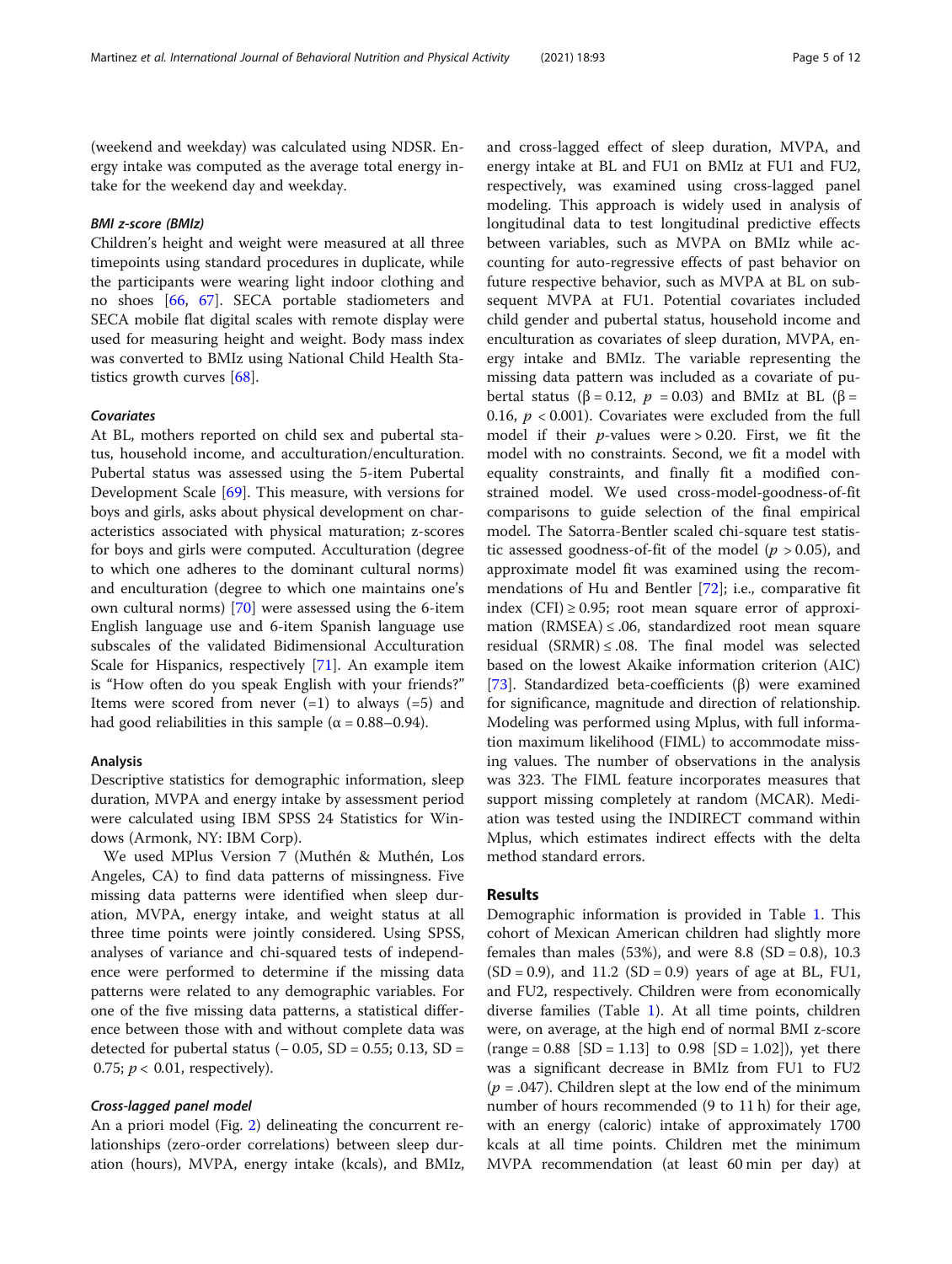<span id="page-5-0"></span>

baseline only, and had a significant decrease from BL to FU1 ( $p = .002$ ).

The final model is illustrated in Fig. [3](#page-6-0), presenting standardized beta-coefficients (β). Model fit was good (CFI = 0.98, RMSEA =  $0.04$ , SRMR =  $0.06$ ) and provided the best combination of fit and parsimony. Sleep duration, MVPA, energy intake and BMIz were predictive of future energy intake (β = 0.29–0.31), sleep duration (β =

Table 1 Demographic information and sleep and activity behaviors of Mexican American child U.S. cohort; mean (SD) unless otherwise noted

| <b>Child characteristics</b>        | <b>Baseline</b><br>$(n = 323)$ | Follow-up 1<br>$(n = 271)$ | Follow-up 2<br>$(n = 261)$ |
|-------------------------------------|--------------------------------|----------------------------|----------------------------|
| Female, n (%)                       | 168 (53)                       | 143 (53)                   | 139 (53)                   |
| Age, years                          | 8.87 (0.83)                    | 10.36 (0.90)               | 11.24 (0.91)               |
| <b>BMI</b> z-score                  | 0.98(1.02)                     | 0.92(1.06)                 | $0.88(1.13)^{B}$           |
| Energy Intake, kcals                | 1715 (481)                     | 1742 (512)                 | 1723 (480)                 |
| Pubertal status                     |                                |                            |                            |
| Females                             | $< 0.01$ (0.58)                |                            |                            |
| Males                               | $< 0.01$ (0.65)                |                            |                            |
| Sleep duration, hours               | 9.60(0.78);                    | 9.61(0.80);                | 9.47(0.81);                |
| Sleep duration, minutes             | 576 (47)                       | 577 (48)                   | 568 (49)                   |
| MVPA, minutes                       | 63.2 (40.4)                    | 55.1 $(29.5)^C$            | 52.7 (30.8)                |
| MVPA, minutes, median               | 56.7                           | 48.3                       | 47.3                       |
| <b>Family characteristics</b>       |                                |                            |                            |
| Mother's enculturation <sup>A</sup> | 4.23 (1.10)                    |                            |                            |
| Household income, n (%)             |                                |                            |                            |
| $\leq$ \$40,000                     | 127(41)                        | 109(41)                    | 110(43)                    |
| \$40,001-70,000                     | 103(33)                        | 97 (37)                    | 90 (35)                    |
| $\geq$ \$70,001                     | 79 (26)                        | 57 (22)                    | 58 (23)                    |

<sup>A</sup>Enculturation, range 0–5<br><sup>B</sup>Significant differences be

BSignificant differences between BMI z-score at follow-up 1 and follow-up 2 ( $p < .05$ )

<sup>C</sup>Significant differences between MVPA at baseline and follow-up 1 ( $p < 0.01$ ) Note. Sleep recommendation for children is 9–11 h; MVPA recommendation for children is at least 60 min daily

0.29–0.30), MVPA (β = 0.30–0.41) and BMIz (β = 0.93– 0.94), respectively, from BL to FU1, and from FU1 to FU2 (all  $p$ -values < 0.001). Cross-sectionally, longer sleep duration was related to lower BMIz at each time point ( $\beta$  = -0.16 to -0.21; *p*-values ≤0.01). Greater MVPA was related to lower BMIz cross-sectionally at baseline and FU1, with associations between  $-0.15$  to  $-0.16$  (*p*-values < 0.05). Higher energy intake was associated with higher BMIz cross-sectionally at FU2 only ( $\beta = 0.15$ ,  $p = 0.01$ ). Most importantly, longer sleep duration at baseline predicted lower BMIz at FU1 (β = -0.05,  $p < 0.01$ ). Furthermore, longer sleep at BL indirectly predicted lower BMIz at FU2, mediated through BMIz at FU1 (indirect:  $-0.05; p = 0.01$ .

The final model controlled for child sex and pubertal status, household income and enculturation. Being female was associated with lower MVPA at BL, FU1 and FU2 (β =  $-0.21$  to  $-0.28$ , *p*-values < 0.001), and lower energy intake at BL and FU1 ( $\beta$  = -0.15, p < 0.01;  $\beta$  = -0.21,  $p < 0.001$ , respectively). At BL, more advanced pubertal status was related to less MVPA (β = -0.18,  $p =$ 0.001) and higher weight status ( $\beta = 0.23$ ,  $p < 0.001$ ); higher enculturation was associated with lower energy intake (β = − 0.13, p = 0.02); higher household income was associated with increased energy intake ( $\beta = 0.12$ ,  $p = 0.02$ ) (effects not illustrated).

# **Discussion**

This study examined the potential concurrent and longitudinal effects of sleep duration, physical activity, and energy intake on weight status in a cohort of Mexican American children across a two-year period, from ages 8–10 years to 10–12 years. We found that children with longer sleep duration had concurrent lower weight status at baseline, 1-year follow-up and 2-year follow-up. In addition, longer sleep at baseline predicted lower weight status among children at 1-year follow-up. Children with greater physical activity had lower weight status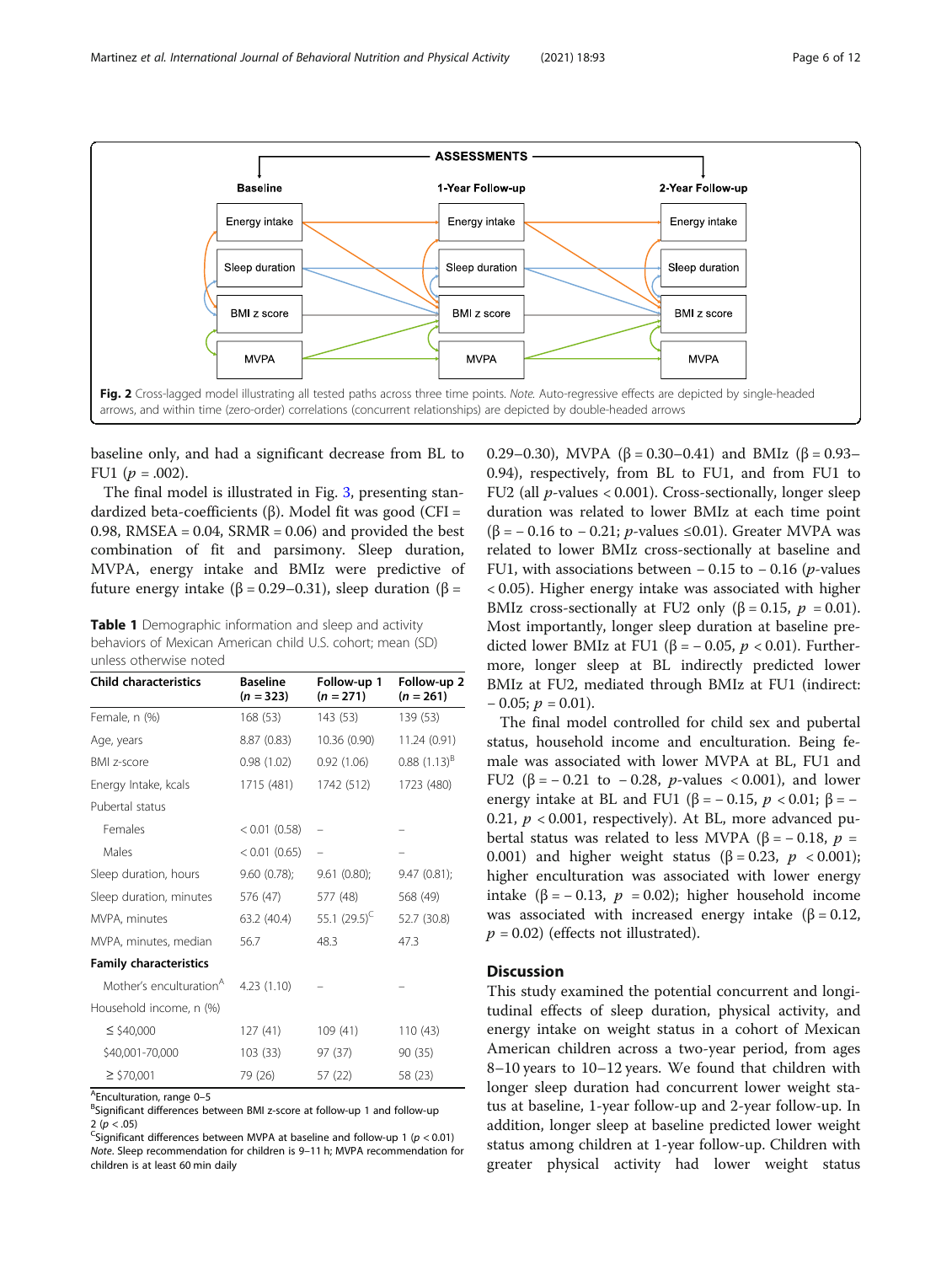<span id="page-6-0"></span>

concurrently both at baseline and at 1-year follow-up. Children with higher energy intake at 2-year follow-up had higher weight status concurrently at 2-year followup only. These findings highlight the consistent and important relationship between sleep duration and weight status concurrently and across time, as well as the more complex roles of physical activity and energy intake with weight status across time.

Our major finding is that sleep duration at 8 to 10 years old predicted lower obesity risk one year later at 9 to 11 years old among Mexican American children. Furthermore, we found a protective and indirect effect of sleep at ages 8 to 10 years on weight status at ages 10 to 12 years. In other words, longer sleep at ages 8 to 10 years continued to be protective of weight status two years later (at ages 10 to 12 years) through its protective effect on weight status at ages 9 to 11 years. These findings suggest that sleep duration in childhood may have a small but longlasting impact on obtaining a healthy weight, thereby reducing obesity risk. Our findings support those of earlier studies, as reported by Fatima and colleagues [\[13\]](#page-8-0), and align with the findings of Taylor and colleagues, that longer sleep duration is protective against higher weight status two years later [[25](#page-9-0)]. We did not, however, observe a direct effect of sleep duration at 1-year follow-up on weight status at 2-year follow-up, which may be partly explained by the observed decrease in weight status from follow-up 1 to follow-up 2; however, sleep and weight status were concurrently related at 2-year follow-up. Nevertheless, future interventions could focus on improving sleep duration among children and examine whether increasing and/or maintaining sleep duration over time has a protective effect. Additionally, considering short and long-term effects of adequate sleep on obesity risk during the critical transition from childhood to adolescence could be beneficial in terms of reducing obesity and possibly metabolic risk, especially among Latino children.

Optimal sleep duration has been documented as a protective factor against childhood obesity [\[12,](#page-8-0) [13](#page-8-0), [74](#page-10-0)]. Most studies, however, have not accounted for physical activity and energy intake within the same models. Furthermore, the literature has been limited to crosssectional studies that have relied on self-reported assessments of sleep, diet and physical activity. Nonetheless, our findings are consistent with those of Zhang and colleagues, where children who obtained less sleep consumed more calorically-dense foods (e.g., fried vegetables, sugar-sweetened beverages) compared with children who slept longer [[35\]](#page-9-0). Furthermore, our findings somewhat support their finding that children with more outdoor play were at lower risk for being overweight or obese compared with children who had less outdoor play. Our findings are also consistent with findings by Labree and colleagues, where children with shorter sleep, low fruit intake and high energy-dense snack intake were more likely to have a higher weight status [[36\]](#page-9-0). Our study examined these associations across time. Our findings illustrated that longer sleep duration was concurrently related to lower weight status at three time points, 1 year apart. These findings held true after accounting for total caloric intake and physical activity, which contributes to the understanding of energy balance and supports the need to incorporate sleep in obesity-focused interventions.

In addition, we found that children who engaged in more physical activity had a lower weight status at earlier ages of 8 to 10 years and 9 to 11 years. Furthermore, a decreasing trend in physical activity was observed during that same period. This is consistent with earlier findings in this cohort when examining cross-lagged relationships between children's physical activity and weight status, where tracking of physical activity over time was weak and for weight status was strong [\[62](#page-10-0)]. These findings are also consistent with literature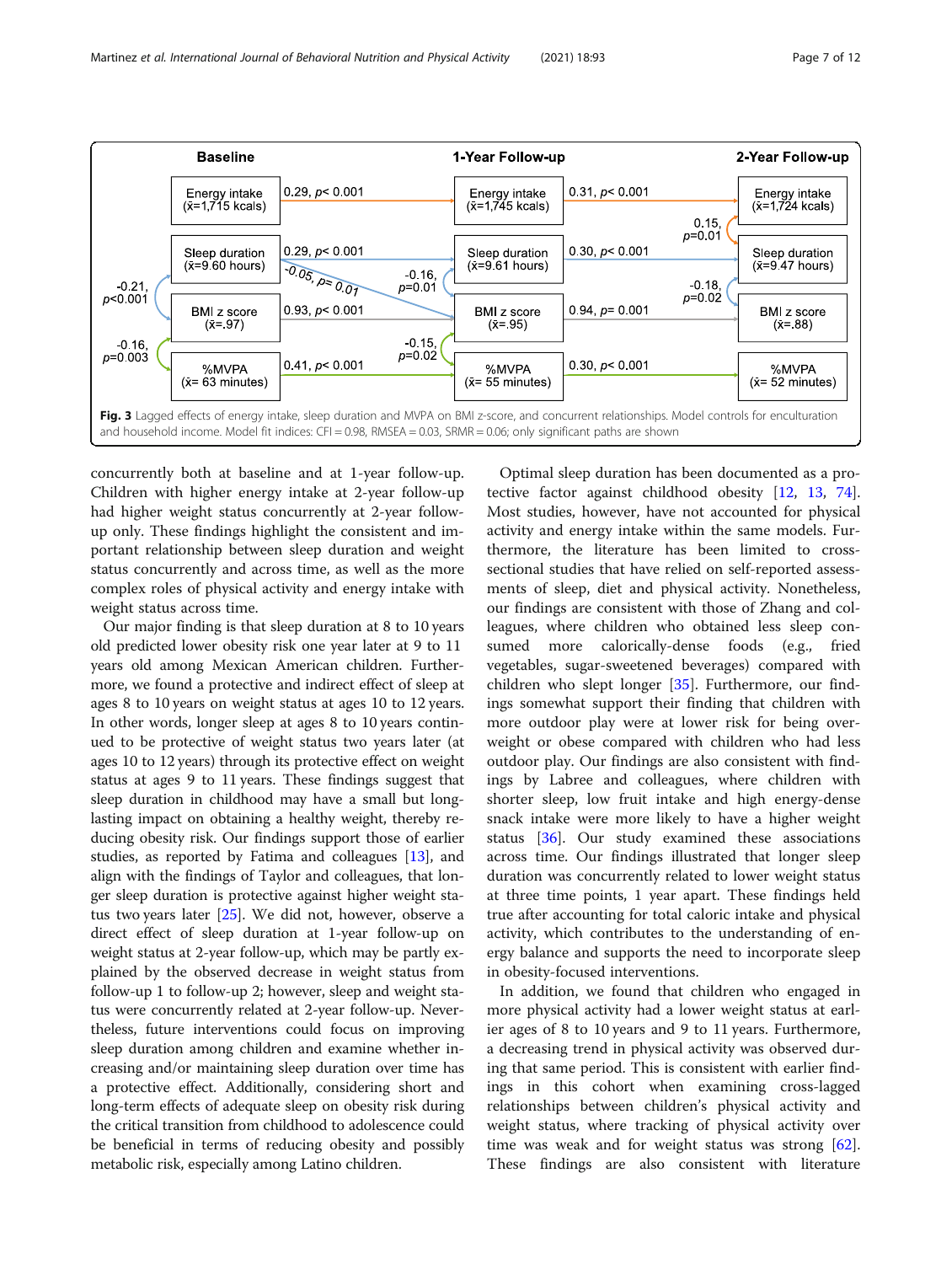showing low to moderate tracking of physical activity over time in childhood and adolescence [\[75](#page-10-0), [76\]](#page-10-0). Together these findings suggest that obtaining sufficient physical activity may begin to diminish as children transition from late childhood into early adolescence. In the current study, physical activity was no longer related to weight status when children were ages 10 to 12 years. Instead, at this age, children who consumed more calories had a higher weight status. It is worth highlighting this observation of a shift in energy balance, where physical activity was observed as protective in earlier childhood but not in later childhood, and higher caloric intake was observed as a risk factor in later childhood, but not in earlier childhood. This may be partially explained by the energy balance equation, which posits that to maintain weight, on average, energy intake should equate to energy expenditure. These findings echo the importance of children meeting the 60-min physical activity recommendation for its protective benefits. However, as physical activity begins to decrease, as observed in this sample, energy imbalance may likely result from an excess of calories from unchanged dietary habits. As such, excess calories not expended may contribute to weight gain. This study did not examine exact energy balance (i.e., the difference between calories expended and calories consumed), and perhaps this may explain why we did not find that physical activity or caloric intake predicted subsequent weight status. Also, the one-year interval between measurements may be too distant. Future studies could consider examining energy balance with sleep duration in relation to weight status to identify how to better target childhood obesity. These findings also highlight the importance of physical activity as an intervention point, as well as the importance of physical education programs in schools for obesity prevention among youth.

Other significant factors related to sleep, physical activity, and diet in this study included being female, pubertal status, enculturation and household income. While girls had lower physical activity across the twoyear period, they consumed fewer calories at baseline and 1-year follow-up. Because girls engaged in less physical activity it is possible that they expended fewer calories, which would result in a lower caloric need [\[77\]](#page-10-0). In general, it is well documented that girls are less physically activity than boys, and have a lower energy expenditure per unit of weight than do boys [[78](#page-10-0)–[81](#page-10-0)]. Furthermore, children with more advanced pubertal development engaged in less physical activity, which supports others' findings regarding early maturation and declines in physical activity [\[82,](#page-10-0) [83](#page-10-0)]. We also found that higher household income was associated with greater caloric intake, and that higher enculturation was related to lower caloric intake. It is possible that parents with a greater degree of enculturation maintained a more traditional Mexican diet [\[84](#page-10-0)], rather than a more Americanized diet, which has been documented as less healthful among predominantly Mexican parents [[85](#page-10-0)–[87](#page-10-0)]. This is consistent with the finding that higher acculturation is related to higher intake of empty calories and lower adherence to the U.S. Dietary Guidelines for Americans [[88\]](#page-10-0). One systematic review found that greater enculturation related to more consumption of traditional Mexican foods such grains, legumes, fruit in addition to less sugar intake  $[89]$ . Several studies have found that retaining a traditional Mexican diet is related to lower insulin resistance and inflammation [[90](#page-10-0), [91](#page-10-0)], suggesting more positive health benefits compared to acculturating to an American diet. In another study examining dietary intake by socioeconomic status and generational status among Mexican American children, third-generation children from low socioeconomic families consumed more empty calories than first-generation peers from a similar socioeconomic status [[92\]](#page-10-0). Furthermore, authors found tentative evidence to suggest that higher socioeconomic status may be related to higher empty calorie intake among first-generation American children.

A limitation of the current study is that quantification of the long-term effects of sleep, physical activity and diet on health outcomes was limited by annual measurements that captured only a snapshot of children's lifestyle patterns; however, the annual assessments entailed less participant burden than more frequent assessments. Future studies could consider shorter assessment intervals (e.g., six months apart) as one-year intervals may have been too long to observe an effect. In addition, when the data were collected, hip-worn Actical to estimate sleep had not been validated. Therefore, the scoring method to estimate nighttime sleep duration used a visual inspection of the accelerometer data to identify the point of sleep onset. Strengths of the current study include the longitudinal observational design. It is important to highlight that the examined relationships were based on measured weight status and accelerometer-estimated sleep duration and physical activity, which are more reliable than self-report [\[56](#page-10-0), [60](#page-10-0)]. Furthermore, energy intake was collected using 24-h recalls, currently the gold standard for dietary intake [\[93](#page-10-0)]. These three methods of assessment are a major strength of the study. Lastly, this study was also conducted in a sample with a wide income range, and not limited to low-income children.

# Conclusion

Childhood obesity is one of the most important precursors to future onset of chronic diseases for Latinos. This is well supported by the developmental origins of health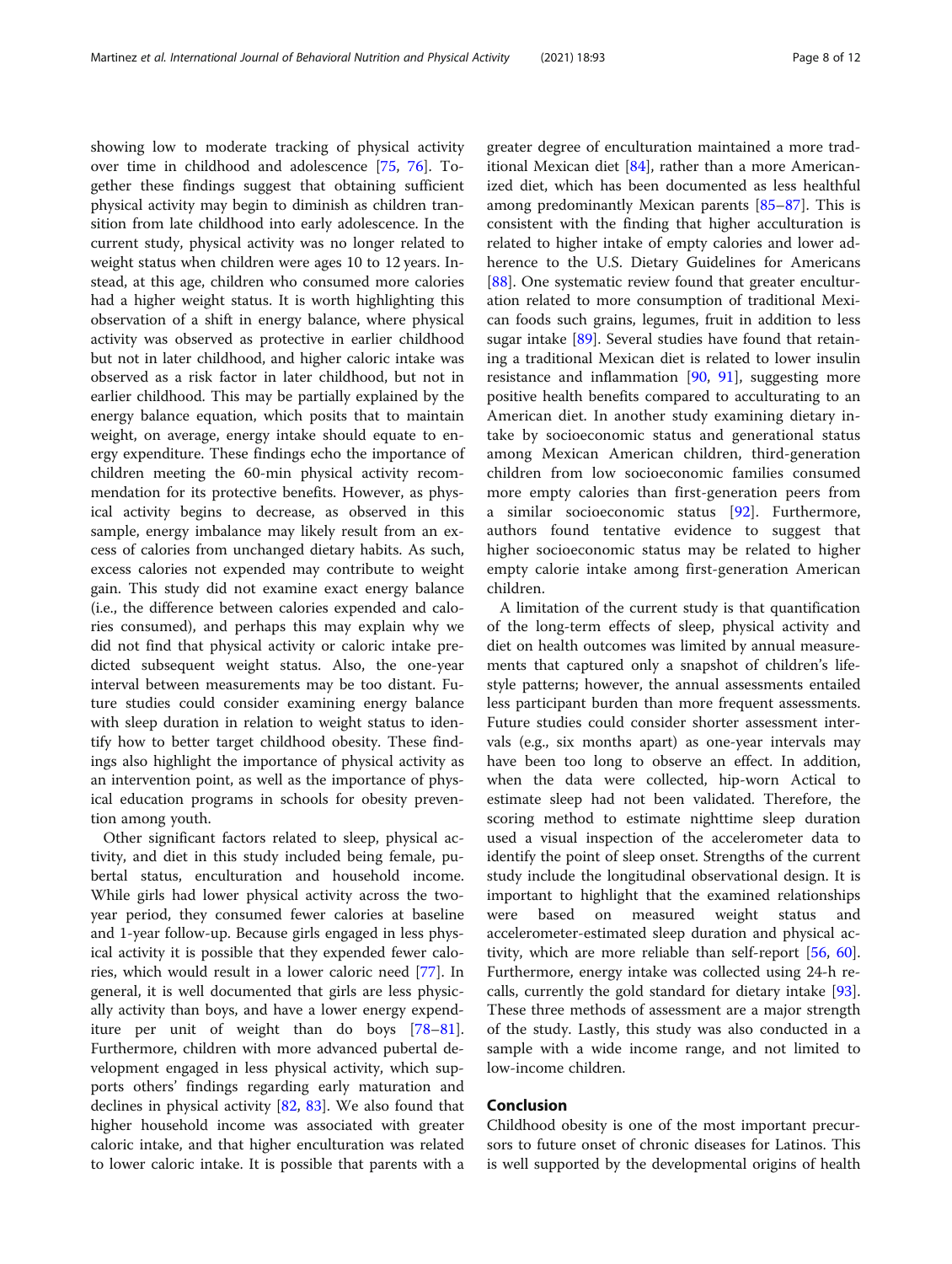<span id="page-8-0"></span>and disease. In other cohort studies of Latino populations, increased weight status at age 10 has been linked to metabolic dysregulation and higher risk factors for metabolic syndrome in adolescence [\[94\]](#page-11-0). Together these findings suggest that interventions at 10 to 12 years old are greatly needed for Latino children so that they may reap the benefits of physical activity, particularly as a strategy to balance or offset caloric intake. Furthermore, sufficient sleep as an intervention point, in addition to increasing light- to vigorous-intensity physical activity, could be a promising approach toward healthy weight among children, in particular Latinos [\[38](#page-9-0), [95\]](#page-11-0). Much work is needed in this area to improve long-term health in Latino families.

# Abbreviations

AIC: Akaike information criterion; BMIz: BMI z-score; BL: Baseline; CFI: Comparative fit index; cpm: Counts per minute; EI: Energy intake; FIML: Full information maximum likelihood; MCAR: Missing completely at random; MVPA: Moderate-to-vigorous-intensity physical; PA: Physical activity; RMSEA: Root mean square error of approximation; U.S.: United States; FU1: 1- Year follow-up; FU2: 2-Year follow-up

#### Acknowledgements

This research was supported by the National, Heart, Lung and Blood Institute grant K01 HL129087 (SM Martinez) and R01 HL084404 (JM Tschann). E Blanco was partly supported by a doctoral scholarship (ANID Beca Doctorado Nacional No. 21201332). Authors are grateful to all the families who were involved in this study. We thank Jennifer Cho, Irene Takahashi, and the Kaiser Foundation Research Institute, which provided access to members of Kaiser. We would like to extend thanks to the UCSF Clinical & Translational Science Institute K Scholars Program and the Behavioral Sleep Medicine PRIDE Program (R25HL105444-08) for providing additional support.

#### Authors' contributions

All authors were involved in all parts of the study, contributed to the conceptualization of the manuscript, and approved the final manuscript. SMM was responsible for the study design, conducted the data analysis, contributed substantially to the interpretation of the data, and drafted the manuscript. EB contributed to the introduction and writing of the manuscript. JMT was responsible for the study design, acquisition of data, assisted with data analysis and interpretation, and revised the article critically for important intellectual content on several occasions. MAG contributed to the analysis and interpretations of the results. NFB substantially contributed to the acquisition of data, provided important feedback on data interpretation, revised the article critically for important intellectual content. LAP substantially contributed to the conception and design of the project and revised the article critically for important intellectual content.

#### Funding

This research was funded by the National, Heart, Lung and Blood Institute grant K01 HL129087 (SM Martinez) and R01 HL084404 (JM Tschann). E Blanco was partly funded by a doctoral scholarship (ANID Beca Doctorado Nacional No. 21201332).

### Availability of data and materials

Data are not publicly available, but applications for data sharing can be made. Analysis code is available upon request. For enquiries, please contact the corresponding author.

# **Declarations**

# Ethics approval and consent to participate

The study was approved by the University of California San Francisco (10– 01102) and Kaiser Permanente Northern California Research Foundation (CN-05LGree-01-H) Institutional Review Boards. All participating parents provided written informed consent.

# Consent for publication

Not applicable.

#### Competing interests

Authors declare they have no competing interests.

#### Author details

<sup>1</sup>Department of Epidemiology and Biostatistics, University of California, San Francisco; 550 16th St., 2nd Floor, San Francisco, CA 94158, USA. <sup>2</sup> Department of Pediatrics, Division of Child Development and Community Health, University of California, San Diego, La Jolla, CA, USA. <sup>3</sup>Public Health PhD program, University of Chile, Santiago, Chile. <sup>4</sup>Department of Psychiatry and Behavioral Sciences, University of California at San Francisco, San Francisco, CA 94143-0848, USA. <sup>5</sup>Baylor College of Medicine, USDA/ARS Children's Nutrition Research Center, Department of Pediatrics, 1100 Bates Street, Houston, TX 77030-2600, USA. <sup>6</sup>Department of Psychiatry, University of Arizona, 2800 E. Ajo Way, Tucson, AZ 85713, USA.

# Received: 13 November 2020 Accepted: 17 June 2021 Published online: 09 July 2021

#### References

- 1. Ogden CL, Carroll MD, Lawman HG, Fryar CD, Kruszon-Moran D, Kit BK, et al. Trends in obesity prevalence among children and adolescents in the United States, 1988-1994 through 2013-2014. JAMA. 2016;315(21):2292–9. [https://](https://doi.org/10.1001/jama.2016.6361) [doi.org/10.1001/jama.2016.6361.](https://doi.org/10.1001/jama.2016.6361)
- 2. de Ferranti SD, Gauvreau K, Ludwig DS, Newburger JW, Rifai N. Inflammation and changes in metabolic syndrome abnormalities in US adolescents: findings from the 1988-1994 and 1999-2000 National Health and nutrition examination surveys. Clin Chem. 2006;52(7):1325–30. [https://](https://doi.org/10.1373/clinchem.2006.067181) [doi.org/10.1373/clinchem.2006.067181.](https://doi.org/10.1373/clinchem.2006.067181)
- 3. Nguyen NT, Nguyen XMT, Lane J, Wang P. Relationship between obesity and diabetes in a US adult population: findings from the National Health and nutrition examination survey, 1999-2006. Obes Surg. 2011;21(3):351–5. <https://doi.org/10.1007/s11695-010-0335-4>.
- 4. Huang RC, de Klerk NH, Smith A, Kendall GE, Landau LI, Mori TA, et al. Lifecourse childhood adiposity trajectories associated with adolescent insulin resistance. Diabetes Care. 2011;34(4):1019–25. [https://doi.org/10.233](https://doi.org/10.2337/dc10-1809) [7/dc10-1809](https://doi.org/10.2337/dc10-1809).
- 5. Cook S, Weitzman M, Auinger P, Nguyen M, Dietz WH. Prevalence of a metabolic syndrome phenotype in adolescents - findings from the third National Health and nutrition examination survey, 1988-1994. Arch Pediatr Adolesc Med. 2003;157(8):821–7. [https://doi.org/10.1001/archpedi.157.8.821.](https://doi.org/10.1001/archpedi.157.8.821)
- 6. de Ferranti SD, Gauvreau K, Ludwig DS, Neufeld EJ, Newburger JW, Rifai N. Prevalence of the metabolic syndrome in American adolescents - findings from the third National Health and nutrition examination survey. Circulation. 2004;110(16):2494–7. [https://doi.org/10.1161/01.CIR.0000145117.40114.C7.](https://doi.org/10.1161/01.CIR.0000145117.40114.C7)
- Bleich SN, Segal J, Wu Y, Wilson R, Wang Y. Systematic review of community-based childhood obesity prevention studies. Pediatrics. 2013; 132(1):e201–e10. [https://doi.org/10.1542/peds.2013-0886.](https://doi.org/10.1542/peds.2013-0886)
- 8. Sallis JF, McKenzie TL, Conway TL, Elder JP, Prochaska JJ, Brown M, et al. Environmental interventions for eating and physical activity: a randomized controlled trial in middle schools. Am J Prev Med. 2003;24(3):209–17. [https://doi.org/10.1016/S0749-3797\(02\)00646-3.](https://doi.org/10.1016/S0749-3797(02)00646-3)
- Emmett PM, Jones LR, Northstone K. Dietary patterns in the Avon longitudinal study of parents and children. Nutr Rev. 2015;73(suppl 3):207– 30. [https://doi.org/10.1093/nutrit/nuv055.](https://doi.org/10.1093/nutrit/nuv055)
- 10. Liu D, Zhao L-Y, Yu D-M, Ju L-H, Zhang J, Wang J-Z, et al. Dietary patterns and association with obesity of children aged 6-17 years in medium and small cities in China: findings from the CNHS 2010-2012. Nutrients. 2018; 11(1):3. [https://doi.org/10.3390/nu11010003.](https://doi.org/10.3390/nu11010003)
- 11. Chen MY, Wang EK, Jeng YJ. Adequate sleep among adolescents is positively associated with health status and health-related behaviors. BMC Public Health. 2006;6(1):59. [https://doi.org/10.1186/1471-2458-6-59.](https://doi.org/10.1186/1471-2458-6-59)
- 12. Cappuccio FP, Taggart FM, Kandala NB, Currie A, Peile E, Stranges S, et al. Meta-analysis of short sleep duration and obesity in children and adults. Sleep. 2008;31(5):619–26. [https://doi.org/10.1093/sleep/31.5.619.](https://doi.org/10.1093/sleep/31.5.619)
- 13. Fatima Y, Doi SA, Mamun AA. Longitudinal impact of sleep on overweight and obesity in children and adolescents: a systematic review and biasadjusted meta-analysis. Obes Rev. 2015;16(2):137–49. [https://doi.org/1](https://doi.org/10.1111/obr.12245) [0.1111/obr.12245](https://doi.org/10.1111/obr.12245).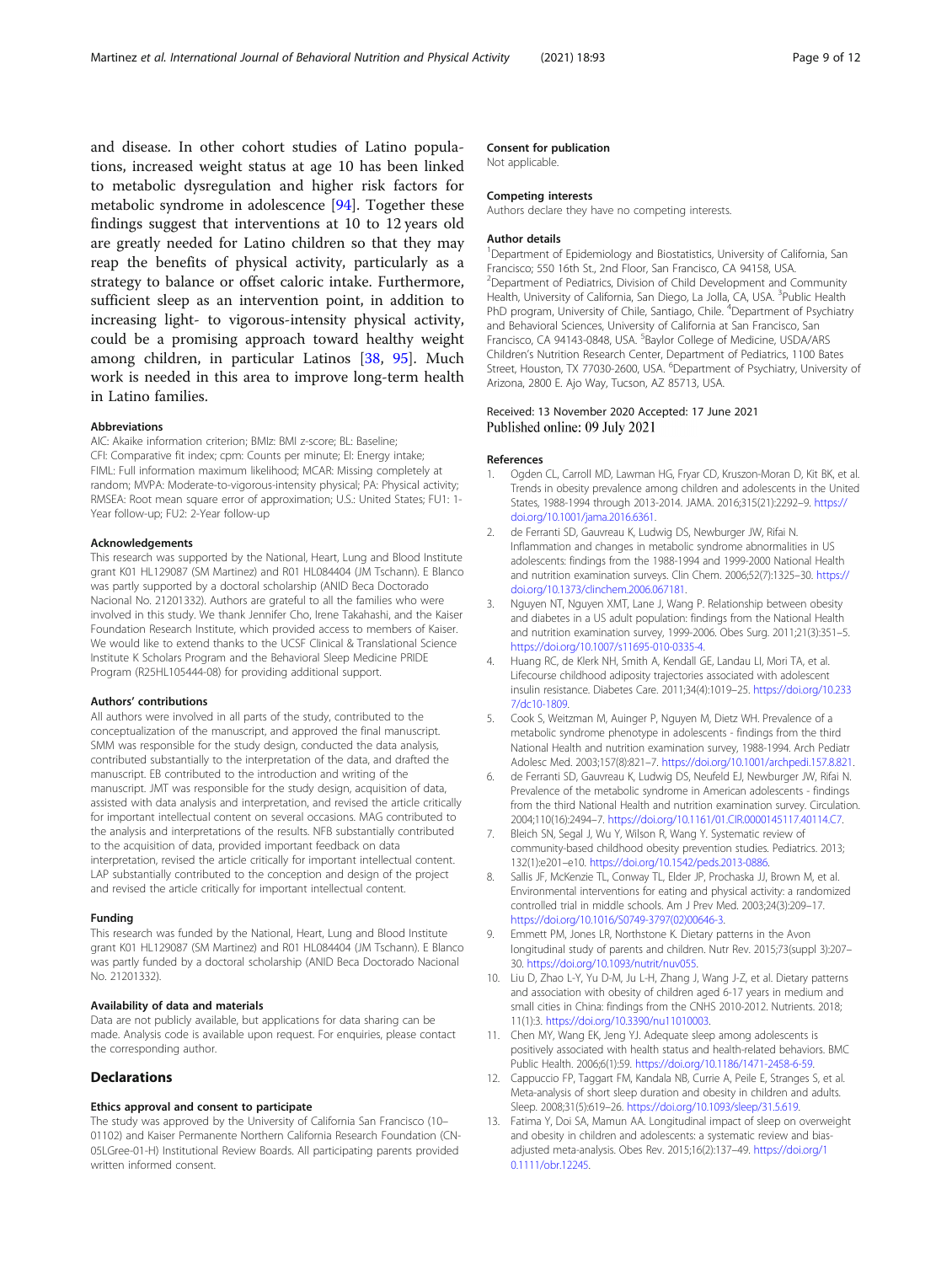- <span id="page-9-0"></span>14. Lumeng JC, Somashekar D, Appugliese D, Kaciroti N, Corwyn RF, Bradley RH. Shorter sleep duration is associated with increased risk for being overweight at ages 9 to 12 years. Pediatrics. 2007;120(5):1020–9. [https://doi.](https://doi.org/10.1542/peds.2006-3295) [org/10.1542/peds.2006-3295](https://doi.org/10.1542/peds.2006-3295).
- 15. Silva GE, Goodwin JL, Parthasarathy S, Sherrill DL, Vana KD, Drescher AA, et al. Longitudinal association between short sleep and body weight, anxious/depressed, and learning in Hispanic and Caucasian children. Sleep. 2011;34:A23-A.
- 16. Tatone-Tokuda F, Dubois L, Ramsay T, Girard M, Touchette E, Petit D, et al. Sex differences in the association between sleep duration, diet and body mass index: a birth cohort study. J Sleep Res. 2012;21(4):448–60. [https://doi.](https://doi.org/10.1111/j.1365-2869.2011.00989.x) [org/10.1111/j.1365-2869.2011.00989.x](https://doi.org/10.1111/j.1365-2869.2011.00989.x).
- 17. Touchette E, Petit D, Tremblay RE, Boivin M, Falissard B, Genolini C, et al. Associations between sleep duration patterns and overweight/obesity at age 6. Sleep. 2008;31(11):1507–14. [https://doi.org/10.1093/sleep/31.11.1507.](https://doi.org/10.1093/sleep/31.11.1507)
- 18. Landhuis CE, Poulton R, Welch D, Hancox RJ. Childhood sleep time and long-term risk for obesity: a 32-year prospective birth cohort study. Pediatrics. 2008;122(5):955–60. [https://doi.org/10.1542/peds.2007-3521.](https://doi.org/10.1542/peds.2007-3521)
- 19. Seegers V, Petit D, Falissard B, Vitaro F, Tremblay RE, Montplaisir J, et al. Short sleep duration and body mass index: a prospective longitudinal study in preadolescence. Am J Epidemiol. 2011;173(6):621–9. [https://doi.org/10.1](https://doi.org/10.1093/aje/kwq389) [093/aje/kwq389](https://doi.org/10.1093/aje/kwq389).
- 20. Reilly JJ, Armstrong J, Dorosty AR, Emmett PM, Ness A, Rogers I, et al. Early life risk factors for obesity in childhood: cohort study. BMJ. 2005;330(7504): 1357. [https://doi.org/10.1136/bmj.38470.670903.E0.](https://doi.org/10.1136/bmj.38470.670903.E0)
- 21. Calamaro CJ, Park S, Mason TBA, Marcus CL, Weaver TE, Pack A, et al. Shortened sleep duration does not predict obesity in adolescents. J Sleep Res. 2010;19(4):559–66. <https://doi.org/10.1111/j.1365-2869.2010.00840.x>.
- 22. Bell JF, Zimmerman FJ. Shortened nighttime sleep duration in early life and subsequent childhood obesity. Arch Pediatr Adolesc Med. 2010;164(9):840– 5. <https://doi.org/10.1001/archpediatrics.2010.143>.
- 23. Magee CA, Caputi P, Iverson DC. Patterns of health behaviours predict obesity in Australian children. J Paediatr Child Health. 2013;49(4):291–6. [https://doi.org/10.1111/jpc.12163.](https://doi.org/10.1111/jpc.12163)
- 24. Taveras EM, Rifas-Shiman SL, Oken E, Gunderson EP, Gillman MW. Short sleep duration in infancy and risk of childhood overweight. Arch Pediatr Adolesc Med. 2008;162(4):305–11. <https://doi.org/10.1001/archpedi.162.4.305>.
- 25. Taylor RW, Williams SM, Galland BC, Farmer VL, Meredith-Jones KA, Schofield G, et al. Quantity versus quality of objectively measured sleep in relation to body mass index in children: cross-sectional and longitudinal analyses. Int J Obes. 2020;44(4):803–11. [https://doi.org/10.1038/s41366-020-0552-4.](https://doi.org/10.1038/s41366-020-0552-4)
- 26. Beebe DW, Simon S, Summer S, Hemmer S, Strotman D, Dolan LM. Dietary intake following experimentally restricted sleep in adolescents. Sleep. 2013; 36(6):827–34. [https://doi.org/10.5665/sleep.2704.](https://doi.org/10.5665/sleep.2704)
- 27. Hart CN, Carskadon MA, Considine RV, Fava JL, Lawton J, Raynor HA, et al. Changes in children's sleep duration on food intake, weight, and leptin. Pediatrics. 2013;132(6):E1473–E80. [https://doi.org/10.1542/peds.2013-1274.](https://doi.org/10.1542/peds.2013-1274)
- 28. Taheri S. The link between short sleep duration and obesity: we should recommend more sleep to prevent obesity. Arch Dis Child. 2006;91(11):881– 4. <https://doi.org/10.1136/adc.2005.093013>.
- 29. Spiegel K, Tasali E, Penev P, Cauter EV. Brief communication: sleep curtailment in healthy young men is associated with decreased leptin levels, elevated ghrelin levels, and increased hunger and appetite. Ann Intern Med. 2004;141(11):846–50. [https://doi.org/10.7326/0003-481](https://doi.org/10.7326/0003-4819-141-11-200412070-00008) [9-141-11-200412070-00008](https://doi.org/10.7326/0003-4819-141-11-200412070-00008).
- 30. Nedeltcheva AV, Kilkus JM, Imperial J, Kasza K, Schoeller DA, Penev PD. Sleep curtailment is accompanied by increased intake of calories from snacks. Amer J Clin Nutr. 2009;89(1):126–33. [https://doi.org/10.3945/ajcn.2](https://doi.org/10.3945/ajcn.2008.26574) [008.26574](https://doi.org/10.3945/ajcn.2008.26574).
- 31. Hogenkamp PS, Nilsson E, Nilsson VC, Chapman CD, Vogel H, Lundberg LS, et al. Acute sleep deprivation increases portion size and affects food choice in young men. Psychoneuroendocrinology. 2013;38(9):1668–74. [https://doi.](https://doi.org/10.1016/j.psyneuen.2013.01.012) [org/10.1016/j.psyneuen.2013.01.012.](https://doi.org/10.1016/j.psyneuen.2013.01.012)
- 32. Spaeth AM, Dinges DF, Goel N. Effects of experimental sleep restriction on weight gain, caloric intake, and meal timing in healthy adults. Sleep. 2013; 36(7):981–90. [https://doi.org/10.5665/sleep.2792.](https://doi.org/10.5665/sleep.2792)
- 33. Brondel L, Romer MA, Nougues PM, Touyarou P, Davenne D. Acute partial sleep deprivation increases food intake in healthy men. Amer J Clin Nutr. 2010;91(6):1550–9. <https://doi.org/10.3945/ajcn.2009.28523>.
- 34. D'Souza NJ, Kuswara K, Zheng MB, Leech R, Downing KL, Lioret S, et al. A systematic review of lifestyle patterns and their association with adiposity in

children aged 5–12 years. Obesity Rev. 2020;21:e13029. [https://doi.org/10.1111/](https://doi.org/10.1111/obr.13029) [obr.13029.](https://doi.org/10.1111/obr.13029)

- 35. Zhang J, Zhang Y, Jiang Y, Sun W, Zhu Q, Ip P, et al. Effect of sleep duration, diet, and physical activity on obesity and overweight elementary school students in Shanghai. J School Health. 2018;88(2):112–21. [https://doi.org/1](https://doi.org/10.1111/josh.12583) [0.1111/josh.12583](https://doi.org/10.1111/josh.12583).
- 36. Labree W, van de Mheen D, Rutten F, Rodenburg G, Koopmans G, Foets M. Differences in overweight and obesity among children from migrant and native origin: the role of physical activity, dietary intake, and sleep duration. PLoS One. 2015;10(6):e0123672. [https://doi.org/10.13](https://doi.org/10.1371/journal.pone.0123672) [71/journal.pone.0123672.](https://doi.org/10.1371/journal.pone.0123672)
- 37. Martinez SM, Tschann JM, Butte NF, Gregorich SE, Penilla C, Flores E, et al. Short sleep duration is associated with eating more carbohydrates and less dietary fat in Mexican American children. Sleep. 2017;40(2):zsw057. [https://](https://doi.org/10.1093/sleep/zsw057) [doi.org/10.1093/sleep/zsw057](https://doi.org/10.1093/sleep/zsw057).
- 38. Martinez SM, Tschann JM, McCulloch CE, Sites E, Butte NF, Gregorich SE, et al. Temporal associations between circadian sleep and activity patterns in Mexican American children. Sleep Health. 2019;5(2):201–7. [https://doi.org/1](https://doi.org/10.1016/j.sleh.2018.10.012) [0.1016/j.sleh.2018.10.012.](https://doi.org/10.1016/j.sleh.2018.10.012)
- 39. Freedman DS, Lawman HG, Galuska DA, Goodman AB, Berenson GS. Tracking and variability in childhood levels of BMI: the Bogalusa heart study. Obesity. 2018;26(7):1197–202. <https://doi.org/10.1002/oby.22199>.
- 40. Rundle A, Factor-Litvak P, Suglia S, Susser E, Kezios K, Lovasi G, et al. Tracking of obesity in childhood into adulthood: effects on body mass index and fat mass index at age 50. Child Obes. 2020;16(3):226–33. [https://](https://doi.org/10.1089/chi.2019.0185) [doi.org/10.1089/chi.2019.0185](https://doi.org/10.1089/chi.2019.0185).
- 41. Rodriguez CJ, Daviglus ML, Swett K, González HM, Gallo LC, Wassertheil-Smoller S, et al. Dyslipidemia patterns among Hispanics/Latinos of diverse background in the United States. Am J Med. 2014;127(12):1186–94.e1.
- 42. National Center for Health Statistics. Health, United States, 2018. Hyattsville, MD 2019.
- 43. Stokols D. Translating social ecological theory into guidelines for community health promotion. Am J Health Promot. 1996;10(4):282–98. <https://doi.org/10.4278/0890-1171-10.4.282>.
- 44. McHale SM, Kim JY, Kan M, Updegraff KA. Sleep in Mexican-American adolescents: social ecological and well-being correlates. J Youth Adolesc. 2011;40(6):666–79. [https://doi.org/10.1007/s10964-010-9574-x.](https://doi.org/10.1007/s10964-010-9574-x)
- 45. Bordeleau S, Bernier A, Carrier J. Longitudinal associations between the quality of parent-child interactions and children's sleep at preschool age. J Fam Psychol. 2012;26(2):254–62. [https://doi.org/10.103](https://doi.org/10.1037/a0027366) [7/a0027366](https://doi.org/10.1037/a0027366).
- 46. Martinez SM, Tschann JM, Butte NF, Gregorich SE, Penilla C, Flores E, et al. Sleep duration in Mexican American children: do mothers' and fathers' parenting and family practices play a role? J Sleep Res. 2019;28(4):e12784. <https://doi.org/10.1111/jsr.12784>.
- 47. Tschann JM, Martinez SM, Penilla C, Gregorich SE, Pasch LA, de Groat CL, et al. Parental feeding practices and child weight status in Mexican American families: a longitudinal analysis. Int J Behav Nutr Phys Activ. 2015; 12(1):66. <https://doi.org/10.1186/s12966-015-0224-2>.
- 48. Wong WW, Ortiz CL, Lathan D, Moore LA, Konzelmann KL, Adolph AL, et al. Sleep duration of underserved minority children in a crosssectional study. BMC Pub Health. 2013;13(1):648. [https://doi.org/10.11](https://doi.org/10.1186/1471-2458-13-648) [86/1471-2458-13-648](https://doi.org/10.1186/1471-2458-13-648).
- 49. Carson V, Tremblay MS, Chastin SFM. Cross-sectional associations between sleep duration, sedentary time, physical activity, and adiposity indicators among Canadian preschool-aged children using compositional analyses. BMC Pub Health. 2017;17(5):848. [https://doi.](https://doi.org/10.1186/s12889-017-4852-0) [org/10.1186/s12889-017-4852-0.](https://doi.org/10.1186/s12889-017-4852-0)
- 50. Taylor RW, Williams SM, Farmer VL, Taylor BJ. The stability of sleep patterns in children 3 to 7 years of age. J Pediatr. 2015;166(3):697–702.e1.
- 51. Hager ER, Calamaro CJ, Bentley LM, Hurley KM, Wang Y, Black MM. Nighttime sleep duration and sleep behaviors among toddlers from lowincome families: associations with obesogenic behaviors and obesity and the role of parenting. Child Obes. 2016;12(5):392–400. [https://doi.org/10.1](https://doi.org/10.1089/chi.2015.0252) [089/chi.2015.0252](https://doi.org/10.1089/chi.2015.0252).
- 52. Lin Y, Borghese MM, Janssen I. Bi-directional association between sleep and outdoor active play among 10–13 year olds. BMC Pub Health. 2018;18(1): 224. [https://doi.org/10.1186/s12889-018-5122-5.](https://doi.org/10.1186/s12889-018-5122-5)
- 53. Esliger DW, Tremblay MS. Technical reliability assessment of three accelerometer models in a mechanical setup. Med Sci Sports Exerc. 2006; 38(12):2173–81. <https://doi.org/10.1249/01.mss.0000239394.55461.08>.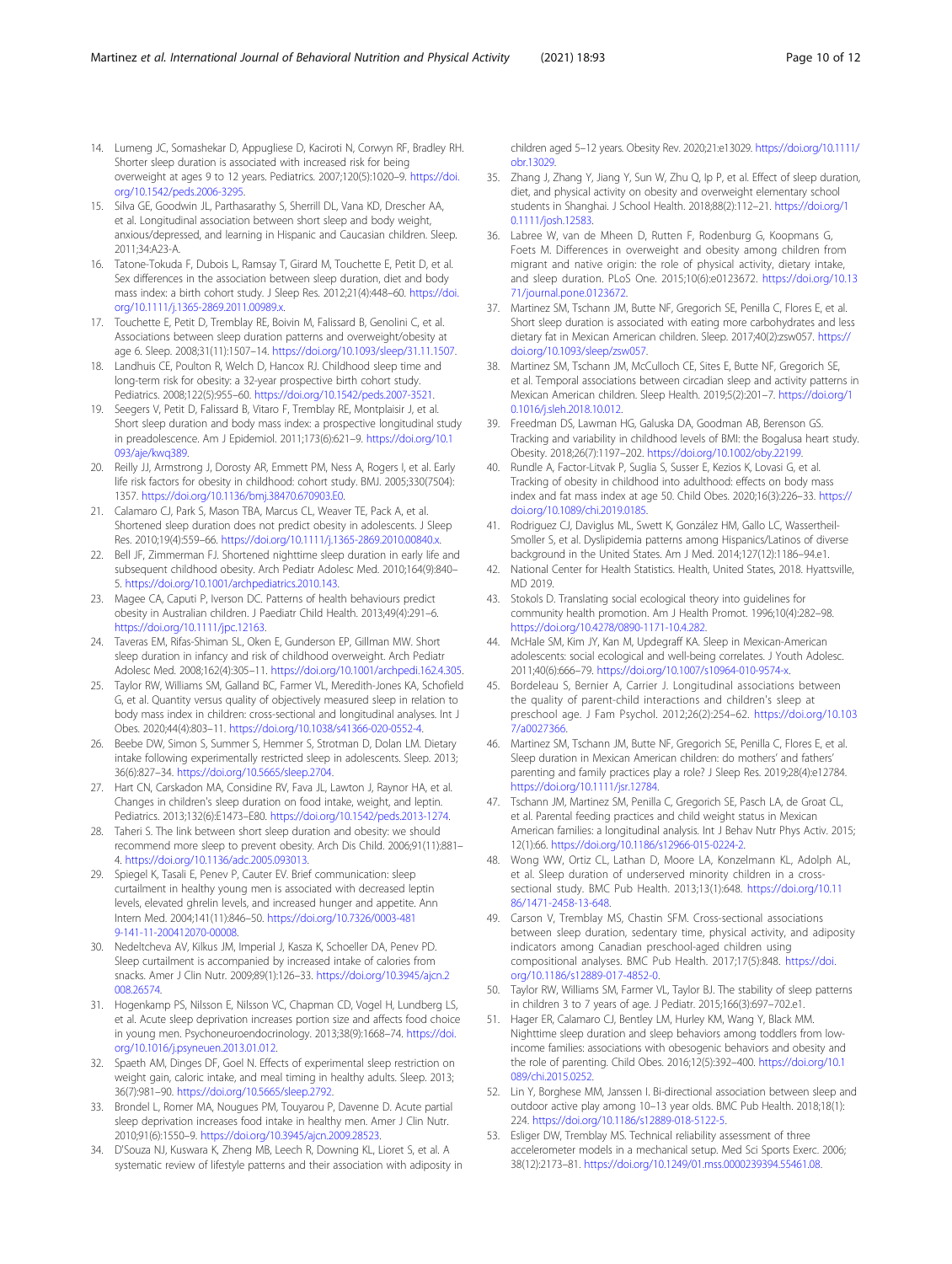- <span id="page-10-0"></span>54. John D, Freedson P. ActiGraph and Actical physical activity monitors: a peek under the hood. Med Sci Sports Exerc. 2012;44(1S):S86–S9. [https://doi.org/1](https://doi.org/10.1249/MSS.0b013e3182399f5e) [0.1249/MSS.0b013e3182399f5e](https://doi.org/10.1249/MSS.0b013e3182399f5e).
- 55. Pfeiffer KA, McIver KL, Dowda M, Almeida MJ, Pate RR. Validation and calibration of the Actical accelerometer in preschool children. Med Sci Sports Exerc. 2006;38(1):152–7. [https://doi.org/10.1249/01.mss.000018321](https://doi.org/10.1249/01.mss.0000183219.44127.e7) [9.44127.e7](https://doi.org/10.1249/01.mss.0000183219.44127.e7).
- 56. Puyau MR, Adolph AL, Vohra FA, Zakeri I, Butte NF. Prediction of activity energy expenditure using accelerometers in children. Med Sci Sports Exerc. 2004;36(9):1625–31.
- 57. Barreira TV, Schuna JM Jr, Mire EF, Katzmarzyk PT, Chaput JP, Leduc G, et al. Identifying children's nocturnal sleep using 24-h waist accelerometry. Med Sci Sports Exerc. 2015;47(5):937–43. [https://doi.org/10.1249/MSS.](https://doi.org/10.1249/MSS.0000000000000486) [0000000000000486](https://doi.org/10.1249/MSS.0000000000000486).
- 58. Tudor-Locke C, Barreira TV, Schuna JM Jr, Mire EF, Katzmarzyk PT. Fully automated waist-worn accelerometer algorithm for detecting children's sleep-period time separate from 24-h physical activity or sedentary behaviors. Appl Physiol Nutr Metab. 2014;39(1):53–7. [https://doi.org/10.113](https://doi.org/10.1139/apnm-2013-0173) [9/apnm-2013-0173.](https://doi.org/10.1139/apnm-2013-0173)
- 59. Kinder JR, Lee KA, Thompson H, Hicks K, Topp K, Madsen KA. Validation of a hip-worn accelerometer in measuring sleep time in children. J Pediatr Nurs. 2012;27(2):127–33. [https://doi.org/10.1016/j.pedn.2010.11.004.](https://doi.org/10.1016/j.pedn.2010.11.004)
- 60. Martinez SM, Greenspan L, Tschann J, de Groat C, Gregorich S, Butte N, et al. Mother-reported sleep, accelerometer-estimated sleep and weight status in Mexican American children: sleep duration is associated with increased adiposity and risk for overweight/obese status. J Sleep Res. 2014; 23(3):326–34. <https://doi.org/10.1111/jsr.12114>.
- 61. Smith C, Galland B, Taylor R, Meredith-Jones K. ActiGraph GT3X+ and Actical wrist and hip worn accelerometers for sleep and wake indices in young children using an automated algorithm: validation with polysomnography. Front Psychiatry. 2019;10:958.
- 62. Butte NF, Gregorich SE, Tschann JM, Penilla C, Pasch LA, De Groat CL, et al. Longitudinal effects of parental, child and neighborhood factors on moderatevigorous physical activity and sedentary time in Latino children. Int J Behav Nutr Phys Act. 2014;11(1):108. [https://doi.org/10.1186/s12966-014-0108-x.](https://doi.org/10.1186/s12966-014-0108-x)
- 63. Martinez S, Tschann J, Greenspan L, Deardorff J, Penilla C, Flores E, et al. Is it time for bed? Short sleep duration increases risk for obesity in Mexican American children. Sleep Med. 2014;15(12):1484–9. [https://doi.org/10.1016/j.](https://doi.org/10.1016/j.sleep.2014.09.009) [sleep.2014.09.009.](https://doi.org/10.1016/j.sleep.2014.09.009)
- 64. Feskanich D, Sielaff B, Chong K, Buzzard IM. Computerized collection and analysis of dietary intake information. Comput Methods Programs Biomed. 1989;30:47–57.
- 65. Lytle LA, Nichaman MZ. Obarzanek E, Glovsky E, Montgomery D, Nicklas T, et al. validation of 24-hour recalls assisted by food records in third-grade children. The CATCH collaborative group. J Am Diet Assoc. 1993;93(12): 1431–6. [https://doi.org/10.1016/0002-8223\(93\)92247-U](https://doi.org/10.1016/0002-8223(93)92247-U).
- 66. Lohman TG, Roche AF, Martorell R. Anthropometric standardization reference manual. Champaign, IL: Human Kinetics Books; 1989.
- 67. Stallings VA, Fung EB. Clinical nutritional assessment of infants and children. In: Shils ME, Olson JA, Shike M, Ross AC, editors. Modern Nutrition in Health and Disease. 9th ed. Philadelphia: Lippincott, Williams & Wilkins; 1999. p. 885–93.
- 68. Kuczmarski RJ, Ogden CL, Grummer-Strawn LM, Flegal KM, Guo SS, Wei R, et al. CDC growth charts: United States. Adv Data. 2000 Revised;314:1–27.
- 69. Petersen AC, Crockett L, Tobin-Richards M, Boxer A. Measuring pubertal status: reliability and validity of a self-report measure. J Youth Adolesc. 1988; 7:117–33.
- 70. Berry JW, Kim U, Power S, Young M, Bujaki M. Acculturation attitudes in plural societies. Appl Psychol. 1989;38(2):185–206. [https://doi.org/10.1111/](https://doi.org/10.1111/j.1464-0597.1989.tb01208.x) [j.1464-0597.1989.tb01208.x](https://doi.org/10.1111/j.1464-0597.1989.tb01208.x).
- 71. Marin G, Gamba RJ. A new measurement of acculturation for Hispanics: the Bidmensional acculturation scale for Hispanics (BAS). Hispanic J Behav Sci. 1996;18(3):297–316. <https://doi.org/10.1177/07399863960183002>.
- 72. Hu L, Bentler P. Cutoff criteria for fit indices in covariance structure analysis: conventional criteria versus new alternatives. Struct Equ Modeling. 1999;6(1): 1–55. <https://doi.org/10.1080/10705519909540118>.
- 73. Akaike H. A new look at the statistical model identification. IEEE Trans Autom Control. 1974;19(6):716–23. <https://doi.org/10.1109/TAC.1974.1100705>.
- 74. Chen X, Beydoun MA, Wang Y. Is sleep duration associated with childhood obesity: a systematic review and meta-analysis. Obesity. 2008;16(2):265–74. [https://doi.org/10.1038/oby.2007.63.](https://doi.org/10.1038/oby.2007.63)
- 75. Dencker M, Tanha T, Wollmer P, Karlsson MK, Andersen LB, Thorsson O. Tracking of physical activity with accelerometers over a 2-year time period. J Phys Act Health. 2013;10(2):241–8. <https://doi.org/10.1123/jpah.10.2.241>.
- 76. Baggett CD, Stevens J, McMurray RG, Evenson KR, Murray DM, Catellier DJ, et al. Tracking of physical activity and inactivity in middle school girls. Med Sci Sport Exerc. 2008;40(11):1916–22. [https://doi.org/10.1249/MSS.0b013e31](https://doi.org/10.1249/MSS.0b013e318180c390) [8180c390.](https://doi.org/10.1249/MSS.0b013e318180c390)
- 77. National Research Council. Diet and Health: Implications for Reducing Chronic Disease Risk. In: The National Academies Press, editor. Washington, DC 1989.
- 78. Telford RM, Telford RD, Olive LS, Cochrane T, Davey R. Why are girls less physically active than boys? Findings from the LOOK Longitudinal Study. PLoS One. 2016;11(3):e0150041-e.
- 79. Hallal PC, Andersen LB, Bull FC, Guthold R, Haskell W, Ekelund U. Global physical activity levels: surveillance progress, pitfalls, and prospects. Lancet. 2012;380(9838):247–57. [https://doi.org/10.1016/S0140-6736\(12\)60646-1](https://doi.org/10.1016/S0140-6736(12)60646-1).
- 80. Pearce MS, Basterfield L, Mann KD, Parkinson KN, Adamson AJ, Reilly JJ. Early predictors of objectively measured physical activity and sedentary behaviour in 8-10 year old children: the Gateshead millennium study. PLoS One. 2012;7(6):e37975. <https://doi.org/10.1371/journal.pone.0037975>.
- 81. Trost SG, Pate RR, Sallis JF, Freedson PS, Taylor WC, Dowda M, et al. Age and gender differences in objectively measured physical activity in youth. Med Sci Sport Exerc. 2002;34(2):350–5. [https://doi.org/10.1097/00005768-200202](https://doi.org/10.1097/00005768-200202000-00025) [000-00025](https://doi.org/10.1097/00005768-200202000-00025).
- 82. Davison KK, Werder JL, Trost SG, Baker BL, Birch LL. Why are early maturing girls less active? Links between pubertal development, psychological wellbeing, and physical activity among girls at ages 11 and 13. Soc Sci Med. 2007;64(12):2391–404. [https://doi.org/10.1016/j.socscimed.2007.02.033.](https://doi.org/10.1016/j.socscimed.2007.02.033)
- Baker BL, Birch LL, Trost SG, Davison KK. Advanced pubertal status at age 11 and lower physical activity in adolescent girls. J Pediatr. 2007;151(5):488–93. <https://doi.org/10.1016/j.jpeds.2007.04.017>.
- 84. Martinez SM, Blanco E, Rhee K, Boutelle K. Latina mothers' attitudes and behaviors around feeding their children: the impact of the cultural maternal role. J Acad Nutr Diet. 2014;114(2):230–7. [https://doi.org/10.1016/j.jand.2013.](https://doi.org/10.1016/j.jand.2013.09.028) [09.028](https://doi.org/10.1016/j.jand.2013.09.028).
- 85. Martinez SM, Rhee KE, Blanco E, Boutelle K. Latino mothers' beliefs about child weight and family health. Public Health Nutr. 2017;20(6):1099–106. [https://doi.org/10.1017/S1368980016002962.](https://doi.org/10.1017/S1368980016002962)
- 86. Batis C, Hernandez-Barrera L, Barquera S, Rivera JA, Popkin BM. Food acculturation drives dietary differences among Mexicans, Mexican Americans, and non-Hispanic whites. J Nutr. 2011;141(10):1898–906. [https://](https://doi.org/10.3945/jn.111.141473) [doi.org/10.3945/jn.111.141473.](https://doi.org/10.3945/jn.111.141473)
- 87. Montez JK, Eschbach K. Country of birth and language are uniquely associated with intakes of fat, fiber, and fruits and vegetables among Mexican-American women in the United States. J Am Diet Assoc. 2008; 108(3):473–80. <https://doi.org/10.1016/j.jada.2007.12.008>.
- 88. Siega-Riz A, Pace N, Butera N, Van Horn L, Daviglus M, Harnack L, et al. How well do U.S. Hispanics adhere to the dietary guidelines for Americans? Results from the Hispanic community health study/study of Latinos. Health Equity. 2019;3(1):319–27. <https://doi.org/10.1089/heq.2018.0105>.
- 89. Ayala GX, Baquero B, Klinger S. A systematic review of the relationship between acculturation and diet among Latinos in the United States: implications for future research. J Am Diet Assoc. 2008;108(8):1330–44. [https://doi.org/10.1016/j.jada.2008.05.009.](https://doi.org/10.1016/j.jada.2008.05.009)
- 90. Santiago-Torres M, Tinker LF, Allison MA, Breymeyer KL, Garcia L, Kroenke CH, et al. Development and use of a traditional Mexican diet score in relation to systemic inflammation and insulin resistance among women of Mexican descent. J Nutr. 2015;145(12):2732–40. [https://doi.org/10.3945/jn.11](https://doi.org/10.3945/jn.115.213538) [5.213538.](https://doi.org/10.3945/jn.115.213538)
- 91. Santiago-Torres M, Kratz M, Lampe JW, Tapsoba JDD, Breymeyer KL, Levy L, et al. Metabolic responses to a traditional Mexican diet compared with a commonly consumed US diet in women of Mexican descent: a randomized crossover feeding trial. Am J Clin Nutr. 2015;103(2):366–74. [https://doi.org/1](https://doi.org/10.3945/ajcn.115.119016) [0.3945/ajcn.115.119016](https://doi.org/10.3945/ajcn.115.119016).
- 92. Martin MA, Van Hook JL, Quiros S. Is socioeconomic incorporation associated with a healthier diet? Dietary patterns among Mexican-origin children in the United States. Soc Sci Med. 2015;147:20–9. [https://doi.org/1](https://doi.org/10.1016/j.socscimed.2015.10.028) [0.1016/j.socscimed.2015.10.028](https://doi.org/10.1016/j.socscimed.2015.10.028).
- 93. McPherson RS, Hoelscher DM, Alexander M, Scanlon KS, Serdula MK. Dietary assessment methods among school-aged children: validity and reliability. Prev Med. 2000;31(2):S11–33. [https://doi.org/10.1006/pmed.2000.0631.](https://doi.org/10.1006/pmed.2000.0631)